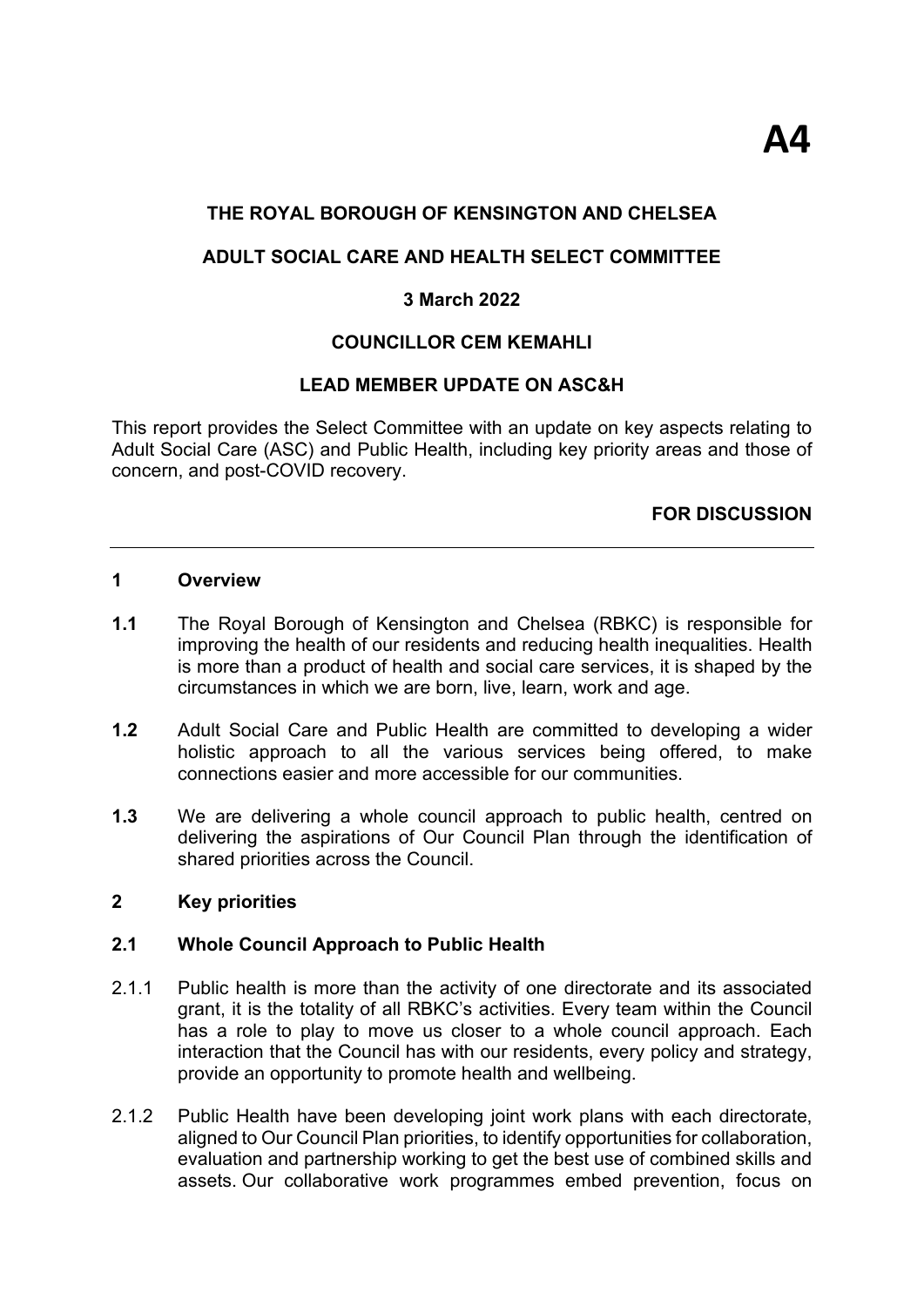those with the greatest needs, and involve our communities to maximise the health and wellbeing of our residents.

2.1.3 This whole council approach will ensure that financial resources are aligned with these priorities and efficiencies across mandated services means that in 2022/23 an additional £1m of Public Health money will be invested into the local priorities of prevention of youth violence and exploitation, air quality and physical activity.

# **2.2 Community Champions**

- 2.2.1 During the pandemic, Community and Maternity Champions projects developed a successful blended approach to delivery of activities in their localities to residents, with much being delivered online. This has resulted in both increased digital literacy amongst participants and the opportunity to continue to meet health and wellbeing needs amongst residents – including reduced isolation and loneliness exacerbated by the pandemic. Other face-toface activity has included support to various food distribution projects to reduce food poverty; support to older people; families and new parents.
- 2.2.2 As trusted voices in their communities, Champions have supported COVID-19 public health messaging throughout the pandemic, signposting to service and promoting vaccine uptake and providing marshalling support to the semipermanent and pop-up vaccine sites and the vaccine bus. They have provided a valued conduit for community insight back into Public Health, thus assisting with communications and community engagement planning. Quarter 3 ended with some 90 volunteer Champions in place across all projects.
- 2.2.3 In partnership with West London Clinical Commissioning Group (WLCCG), the 'Better Care Campaign' is to be delivered in the three North Kensington projects (Dalgarno, Golborne, Notting Dale). This is in support of a wider trial with the Social Prescribing Service, GPs, and hospitals throughout 2022 aimed at reducing high intensity use (HIU) of A&E and Urgent Care Centres and supporting High Intensity Users into alternative community-based services.

# **2.3 Community Health Worker Pilot**

- 2.3.1 A new Community Health Worker pilot will be rolled out in RBKC which will employ local residents. This 18-month pilot provides comprehensive, personcentred, and integrated outreach that aims to improve population health and be cost effective by taking a preventative approach. It is hyper local and proactive, as opposed to a referral-based model, which allows it to identify and support those not engaged with services. Sites have been identified in the north and south of the borough with the go live date planned for Spring 2022.
- 2.3.2 The pilot will be funded from the Public Health Grant at an approximate cost of £270,500 over 18 months.

# **2.4 Childhood Vaccinations Pilot**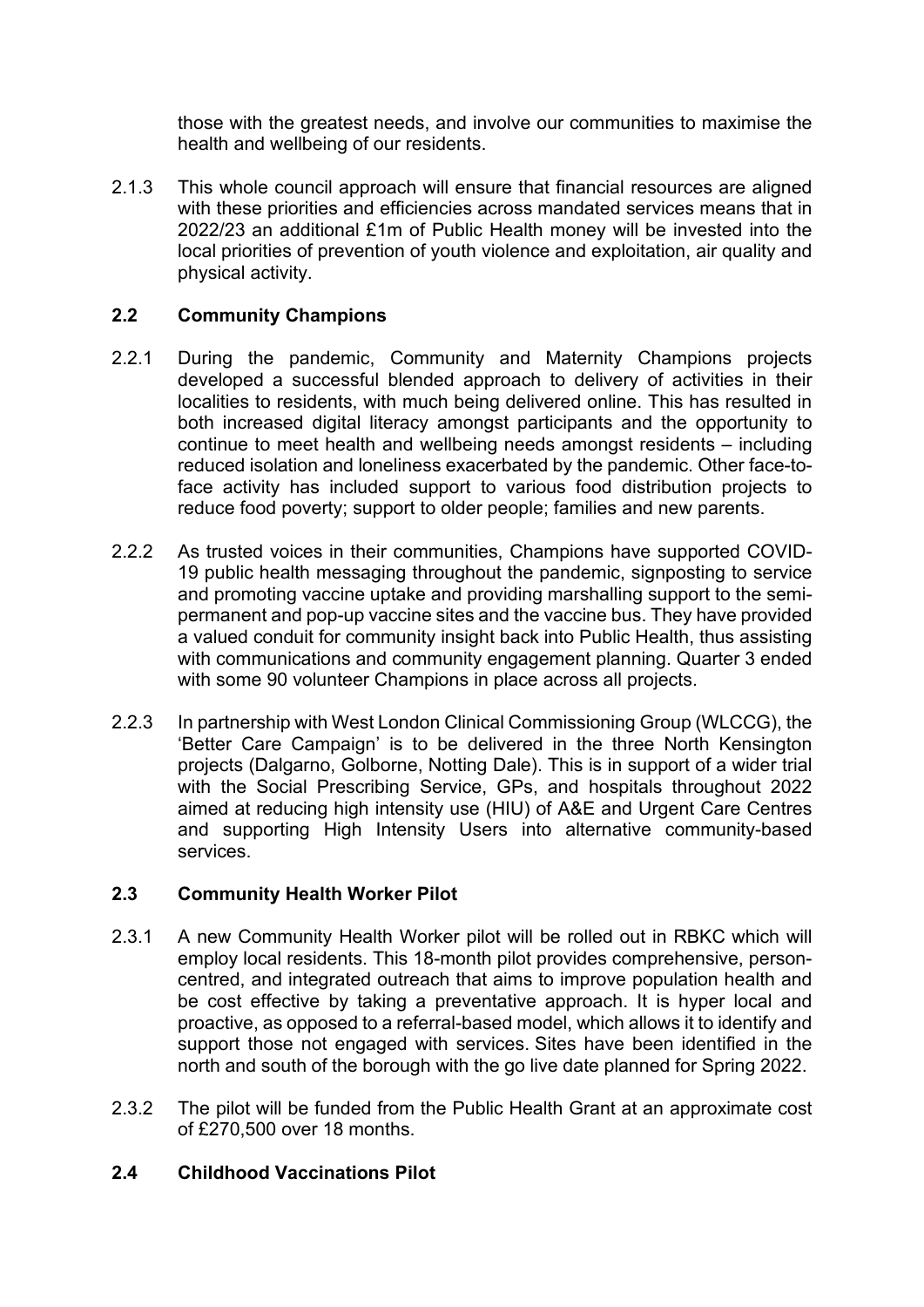- 2.4.1 Childhood immunisations in RBKC have been historically low. For example, data shows that almost 2,300 children aged five in Kensington and Chelsea have not received two doses of the MMR vaccine, the combined vaccine that protects against measles, mumps and rubella which are highly infectious, common conditions that can have serious complications. At 66%, uptake is the fourth lowest in England.
- 2.4.2 RBKC has received a grant to support a local proposal to deliver childhood vaccinations in children centres, and other novel settings, to reach previously unvaccinated children. A pilot proposal was submitted to NHS England (NHSE) in July 2021.
- 2.4.3 NHSE agreed to fund the proposal with a grant of £114,626 across RBKC and Westminster City Council. Public Health will be working with NHSE, Primary Care, Health Visiting, Community Champions, and other partners to develop an implementation plan and to commence work on rolling out the pilot in June 2022. Public Health are awaiting the first planning meeting with NHSE, and funds are yet to be transferred.

## **2.5 Increase the range of sport and physical activity opportunities**

- 2.5.1 A recent citizen's panel survey in the borough found that 42% of respondents stated their physical activity had decreased since the start of the pandemic compared to 25% for whom it had increased. There was a demand amongst respondents for walking or running clubs, as well as yoga and tai chi classes to encourage more physical activity.
- 2.5.2 A bid has been approved by the Council's COVID Recovery Board for a cross-Council initiative to increase physical activity by improving access through opportunity and availability, particularly for the borough's most vulnerable residents.

## **2.6 Give children the best start in life through a wraparound health service**

- 2.6.1 In April 2019, RBKC launched the pre-birth to five transformation programme to think holistically about how the full range of services supporting women and families were working together to achieve our children and young people objectives.
- 2.6.2 As part of this work and via a competitive procurement exercise in late 2021, the new health visiting contract was awarded to Central London Community Healthcare NHS Trust (CLCH). Whilst our incumbent provider, it represents the award to a new service that will align and integrate with children's Early Help services to jointly deliver the Healthy Child Programme. The new service is on track to launch in April 2022.

## **2.7 MH in a post-COVID world**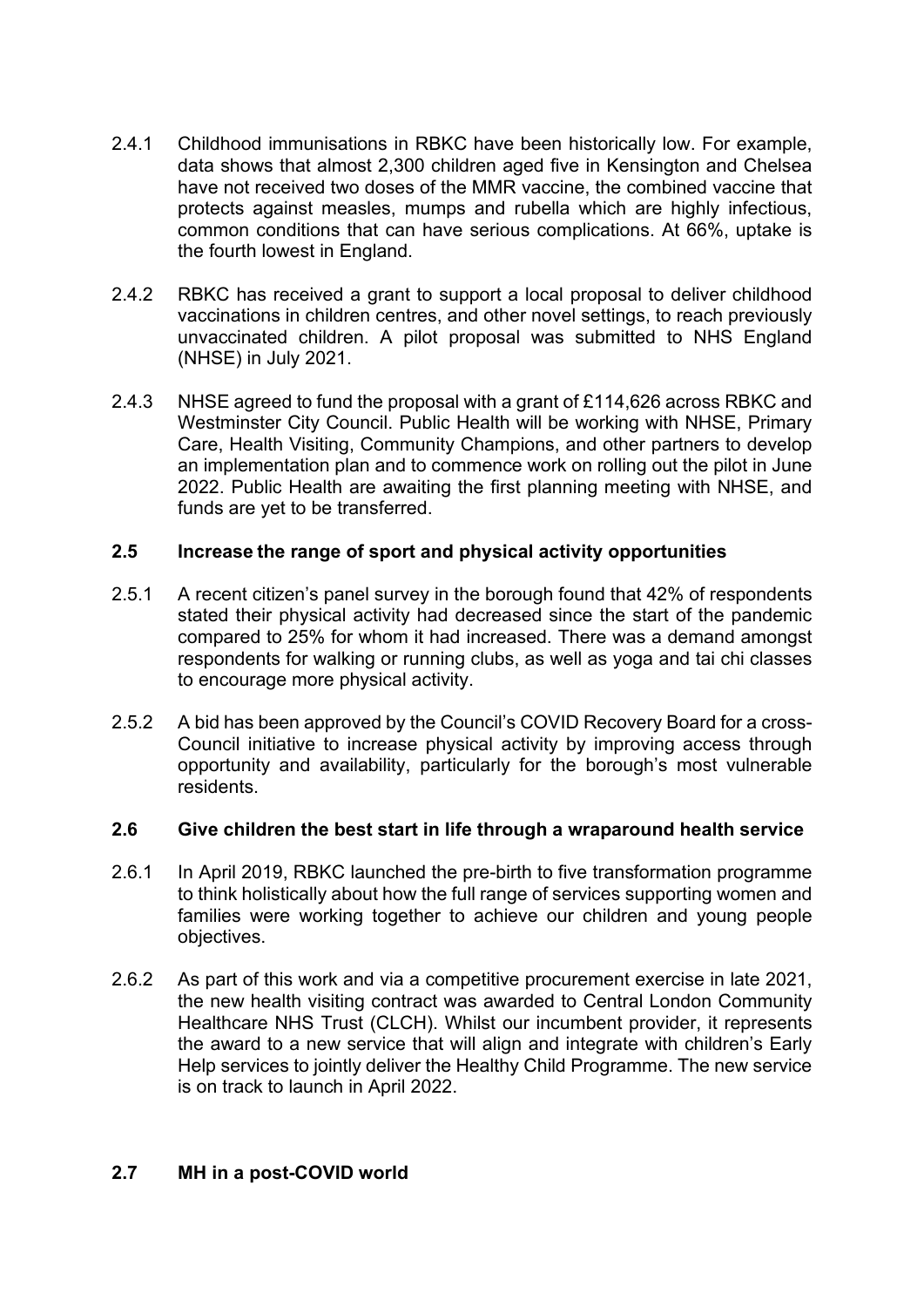- 2.7.1 As part of developing a new Post-COVID Mental Health offer, a series of partnership workshops have been embarked upon with key stakeholders, with the view of understanding current service gaps, initiatives, impact of the pandemic on communities and how the service could adapt to improve future provisions.
- 2.7.2 A Mental Health Partnership Workshop was held in December 2021 with all statutory stakeholders including, the Police, Clinical Commissioning Group (CCG), Central North West London (CNWL) and RBKC staff. This workshop was facilitated by Adult Social Care Lead Member, Cllr Kemahli.
- 2.7.3 The planned next steps included community engagement events, which have now started, and service user and carers forums (both online and in person) will be planned for later in the year. An online conversation platform has recently been opened to capture views from service providers and residents on how Mental Health Services can be improved in the borough.
- 2.7.4 Furthermore, a market stall was held at Portobello Road on 11 February 2022, with the intention to open up the conversation to the general public on mental wellbeing, to understand how people are managing and how RBKC can support the mental wellbeing of residents.
- 2.7.5 Information collated will help towards developing our mental health position paper by March 2022, as we work towards a broader strategy for RBKC later in the year.
- 2.7.6 The proposal to develop a digital platform to support residents with their mental wellbeing has been put on hold to allow for the outcome of the broader community consultation that will occur later in the year.

## **2.8 Provide appropriate homes for adults accessing social care**

- 2.8.1 ASC, where possible, continues to provide services to people in their own homes and across the community. For some people, as their conditions or circumstances change, the place they call home may need to change too. Across the Borough we own and have access to a range of social care accommodation where people can live. This includes supported living for adults with learning disabilities or mental health conditions; extra-care schemes for older people who have their own tenancy but might want access to on-site personal care at any time of day; and residential care homes for adults.
- 2.8.2 We also continue to:
	- Progress development and adjustments in the accommodation portfolio through the new extra-care scheme at Lots Road.
	- Bid for the purchase of Notting Hill Police Station, which has been designated as an asset of community value, so it can be retained for community use with the inclusion of ASC provision.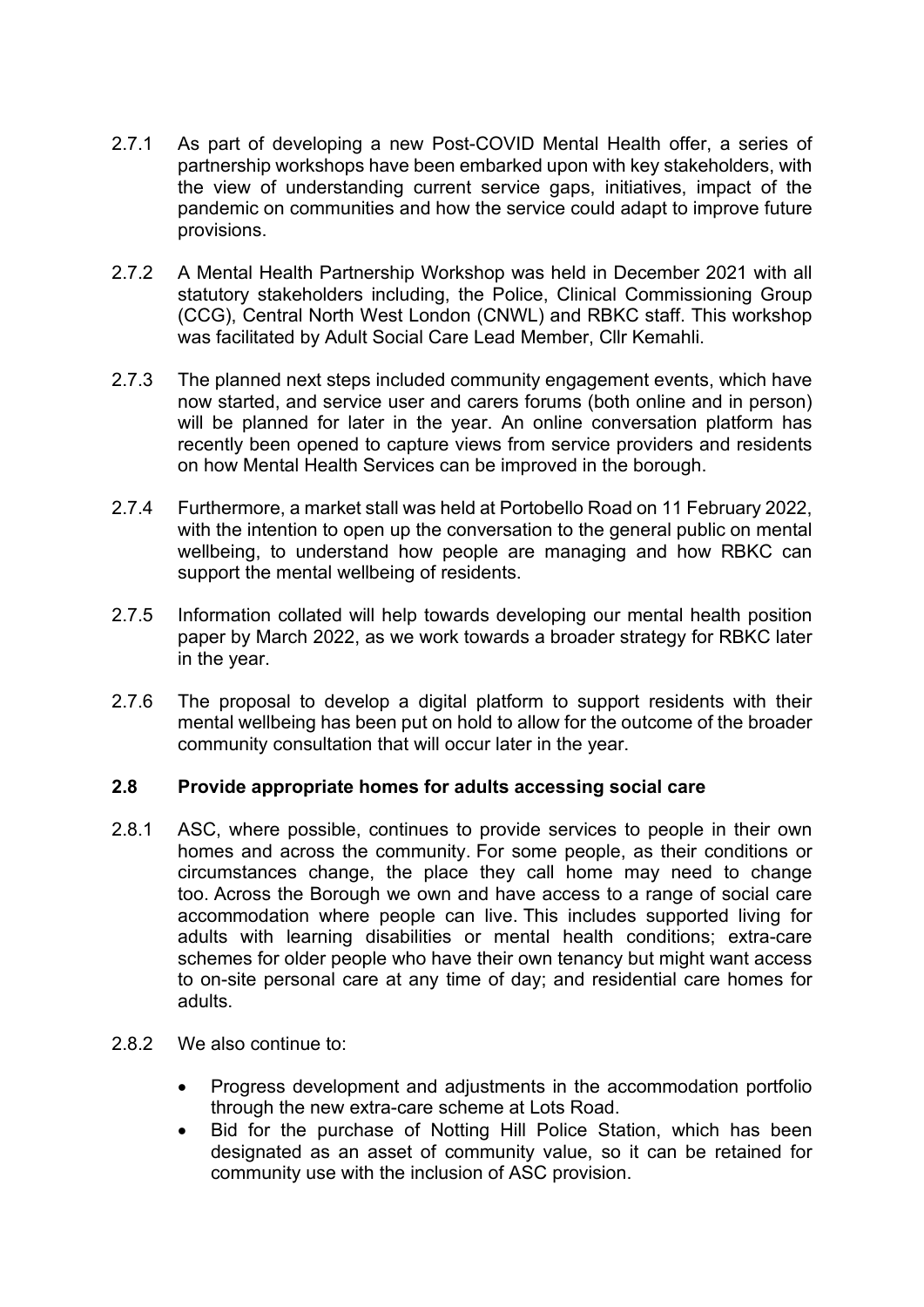- Review existing provision to ensure we have the right volume and mix of accommodation and support in place, to allow as many residents as possible to continue to live in the borough, despite at times, their circumstances changing.
- Develop a plan to ensure our residents with learning disabilities live in good, local supported accommodation, with the aim of achieving reconfigured and refurbished existing accommodation; and access or acquire additional accommodation where we can.

## **3 Other Areas of Focus**

## **3.1 Hospital pressures and service changes**

- 3.1.1 Throughout the COVID-19 period, the way people have been discharged has transformed. Traditionally, assessments would be carried out within a hospital setting, which could result in delays and over prescription of care from a hospital bed. In addition, funding for someone's long term care was agreed prior to discharge and this resulted in delays, often called Delayed Transfers of Care (DToC).
- 3.1.2 At the start of COVID-19, national discharge guidance resulted in a number of changes in the way people's discharges were planned. This included:
	- Establishing an Integrated Discharge Team (Hubs) within acute settings.
	- Providing people's care for free, no matter their eligibility at point of discharge. This was initially for up to six weeks and is now four weeks.
	- People being assessed within the community, either within their normal place of residence or a step-down facility.
- 3.1.3 The above changes allowed the health and care system to manage flow through acute settings, ensuring when people were admitted, there were enough beds to meet demand.
- 3.1.4 However, with the ending of the discharge funding from the 31 March 2022, there is a significant risk that there will be increased pressure on local authority budgets (and therefore capacity to achieve speedy discharge) and greater risk of delays in discharges due to uncertainty of how funding for people's care post discharge will be met and the impact this has on long term care costs due to the nature of discharge to assess. A resolution to the pathway design and funding of care and workforce is required imminently to support strong partnership and multi-disciplinary working and outcomes for residents after an admission.
- 3.1.5 In response, the Council is working closely with NHS colleagues in a number of areas to ensure new pathways are invested in and fit for purpose and that local people's needs are meet. These include:
	- Integrated Discharge Teams are now in place providing opportunity to review our social care hospital discharge functions, how it may integrate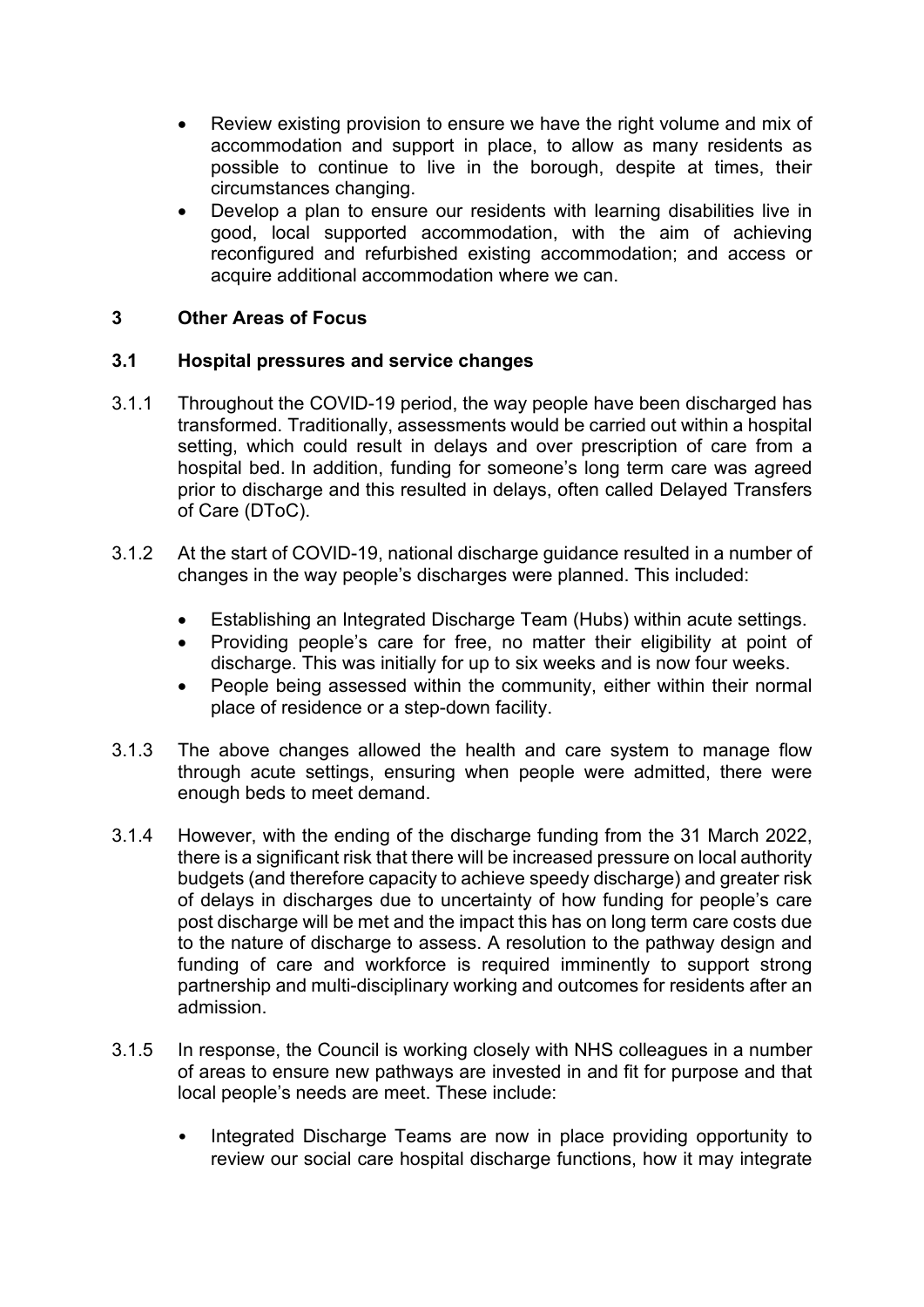further with NHS services that require additional investment and the way social workers now need to undertake assessments in the community.

- A new model of care from 1<sup>st</sup> April 2022 for joint health and social care assessment outside of the hospital setting will involve working alongside the CCG/NHS partners to better use existing health funded care home bed capacity for residents with very complex health needs requiring a period of recovery and further assessment in 28 days, using a multidisciplinary team (MDT) approach.
- The present reablement offer was reviewed in 2018 and a number of recommendations about the future models of care were made, moving to commissioned provision. In addition to this, following the learning from COVID-19, there is a now an opportunity to build on the pathways, alongside the NHS Community Independence Service (Homefirst) managed to ensure an enhanced integrated function with 2 to 48 hour response times following a person's discharge, with a strong strength based focus to improve outcomes for people.

## **3.2 Integrated Care System formation**

- 3.2.1 The integration of health and social care, since the changes in 2012, will accelerate with the integration of new legislation in July 2022 to allow for the formation of the NWL Integrated Care System (ICS).
- 3.2.2 The NWL ICS is the largest sub-region in London and with this scale comes opportunities for all eight boroughs to commit to combating health inequalities and deliver change together.
- 3.2.3 At the borough level considerable effort by the local authority with its partners to have local placed based partnerships recognised, including the critical role of the joint Health and Well Being Board is ongoing and brings opportunity. There is also a need to understand the new and emerging role of the new changes in the ICS within the context COVID-19 and the resulting changing needs of local people to ensure local residents maintain access to services traditionally delivered locally.
- 3.2.4 The Council will work with partners across the borough and system to improve population health outcomes and existing health inequalities. There is a clear need to engage and work closer with local communities and stakeholders, to allow for local voices to be heard, involved, and engaged in service design and access pathways. Working closer with local partners will support community-driven initiatives and be a stronger underlying principle going forward.

## **3.3 Market and workforce shaping – fit for the future**

3.3.1 Evidence shows that the local provider market remains fragile. Staff turnover remains high. Providers that offer a higher level of training and career progression generally have a better retention rate.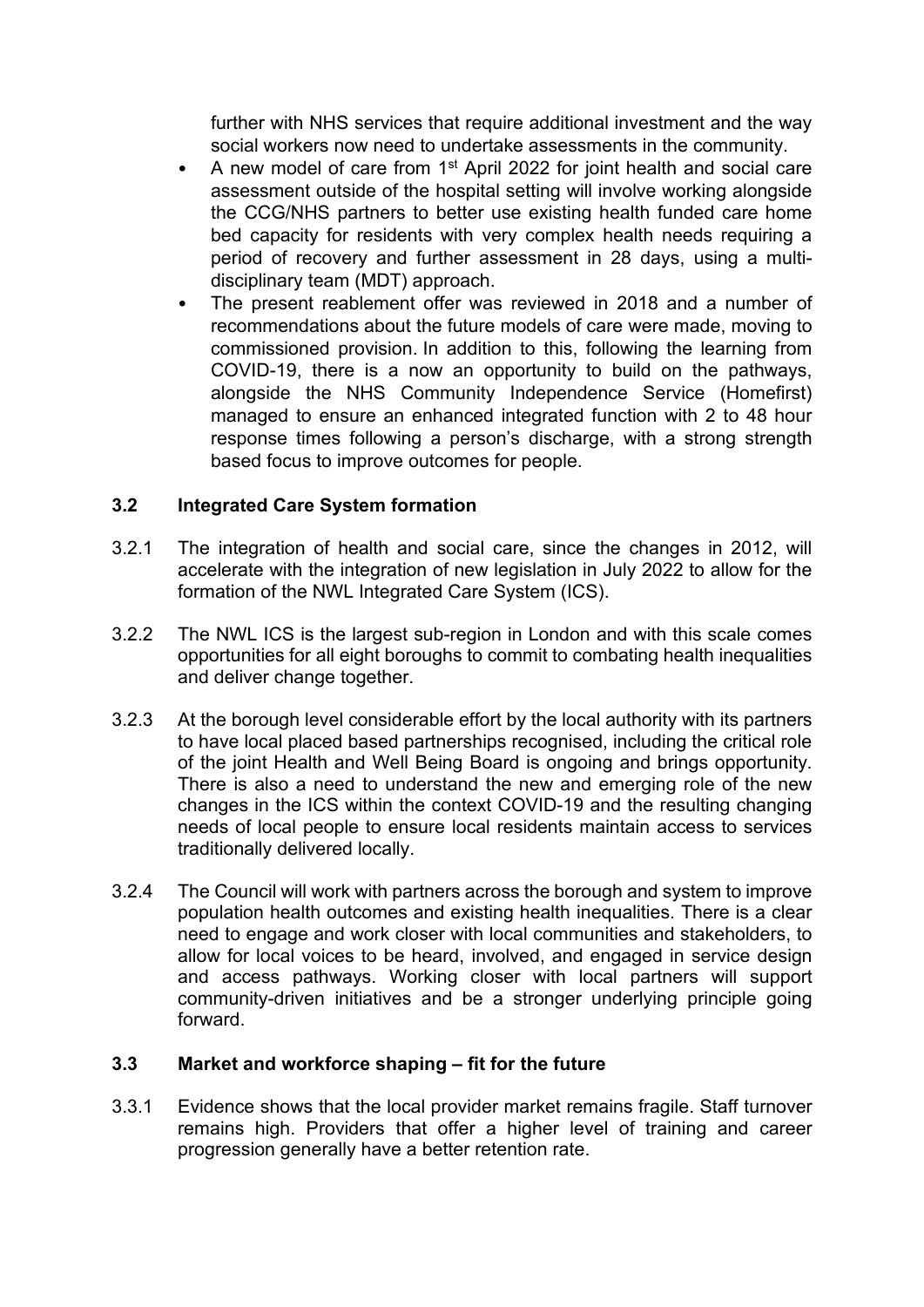- 3.3.2 As this is an enduring, national problem funding has been provided by Department for Health and Social Care (DHSC) to support the workforce to retain capacity and attract new talent to the sector. In RBKC this is being used to support a number of initiatives including increased training for staff; a series of recruitment fairs in partnership with Economic Development and the provision of an employment broker exclusively for ASC; and the purchasing of an innovative employer recruitment and job referral app Care Friends. This new form of recruitment will improve the quality of job applicants as research shows most high-performing job applicants came from employee referrals and this app delivers just that.
- 3.3.3 Homecare community engagement continues in partnership with Health Watch colleagues. Co-design approaches have been developed in partnership with residents and Health Watch and we are keen to roll these out over the forthcoming months. Such approaches include issuing workbooks and diaries to residents for them to record their care experiences over a sustained period, giving a richer data set and including them in prototyping sessions and in pilot design stages.
- 3.3.4 There are a number of pilot projects running or due to commence with a view to further improve choice and provide greater levels of individualised care. These include:
	- Virtual Wallet this is a PayPal and Amazon/eBay type offer from ASC for our residents whereby their personal budget allocation is kept in a virtual wallet. They can then choose from a comprehensive list of care and support providers via the ASC People First electronic service directory.
	- Direct Payments pilot a small team of workers operating across the Reablement pathway with those who have been assessed as needing long-term care. The workers support people to choose a direct payment and for those who are part of the VW pilot, to spend their budget via the virtual wallet. Targets so far show that conversion rates are good.
	- Digital Care Coordination this is where a virtual platform is hosted by a CQC registered provider and where a user can organise their care by selecting from a range of highly qualified, self-employed local care workers. This will deliver better outcomes for residents and the borough around consistency of carer, increased choice and control for users, and better paid local jobs for local people.

# **3.4 White Paper – People at the Heart of Care**

- 3.4.1 On 1st December 2021, the Government published 'People at the Heart of Care: Adult Social Care White Paper'. This white paper sets out a 10-year vision to transform support and care in England.
- 3.4.2 The 1.25% Health and Social Care Levy will begin to come into effect from 6<sup>th</sup> April 2022, with the Care Cap being implemented from October 2023.
- 3.4.3 The paper provides more detail on how the £5.4 billion raised by the Health and Care Levy for Adult Social Care over the next three years will be used and outlines three objectives: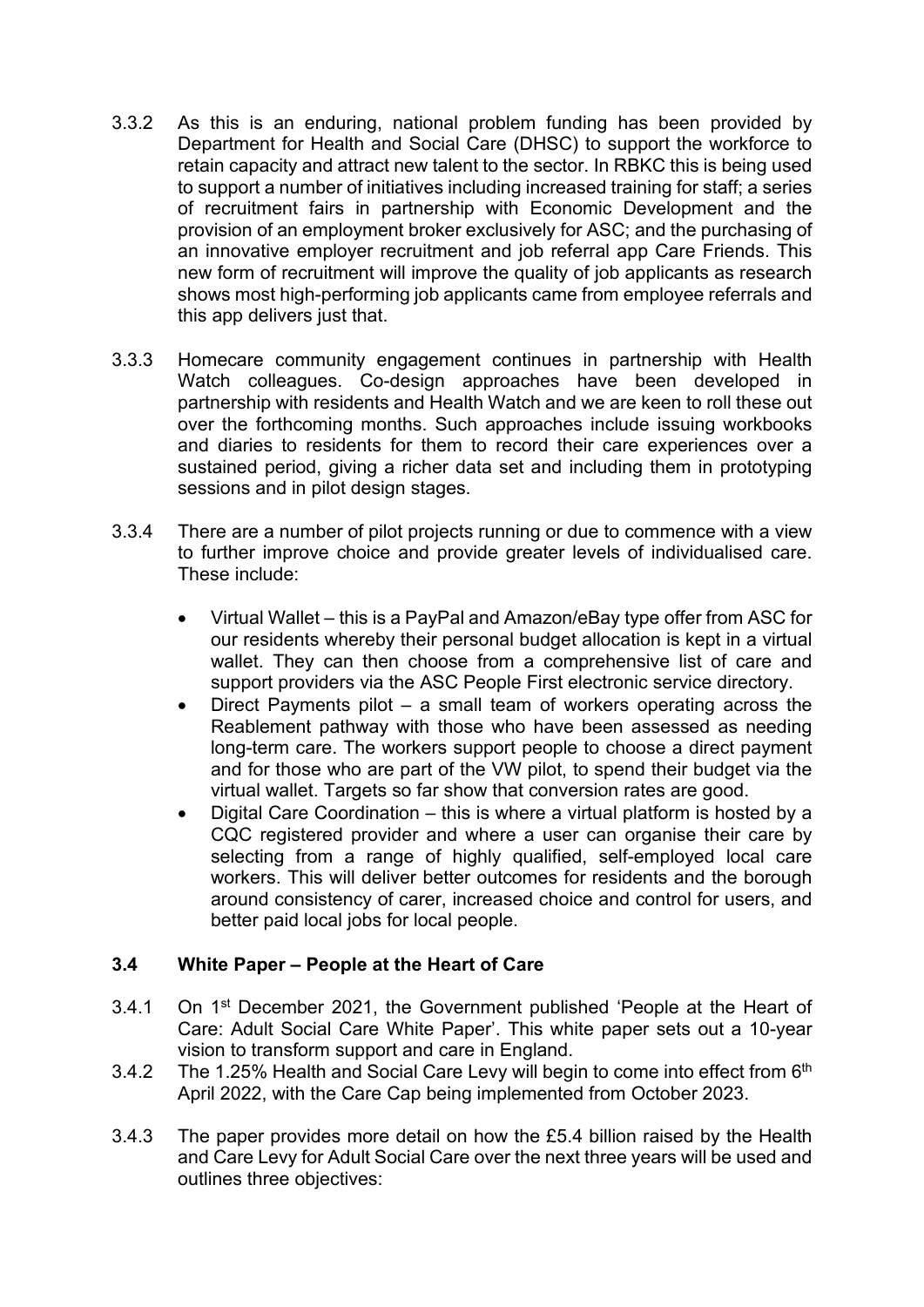- People have choice, control, and support to live independent lives.
- People can access outstanding quality and tailored care and support.
- People find adult social care fair and accessible.
- 3.4.4 The White Paper also sets out a range of policies to be implemented over the next three years. Some of these include:
	- At least £300 million to integrate housing into local health and care strategies, with a focus on increasing the range of new supported housing options available.
	- At least £150 million of additional funding to drive greater adoption of technology and achieve widespread digitisation across social care to support independent living and improve the quality of care.
	- At least £500 million on training and qualifications for the social care workforce.
	- More than £70 million to increase the support offer across adult social care to improve the delivery of care and support services.
- 3.4.5 Technical guidance from the Department of Health and Social Care is awaited, which will provide RBKC with a better understanding of the resource and financial impact of implementation.

## **3.5 Autism Strategy**

- 3.5.1 The Adults Autism Strategy, Changing Lives: Shaping our Autism journey together 2021-2024 has been developed as phase 2 of the 'All Age Autism Strategy 2020' and is focused on the challenges and experiences of Autistic Adults.
- 3.5.2 The strategy was agreed at the RBKC Leadership Meeting on the 9<sup>th</sup> February 2022 and will soon be available online with a series of launch activities being developed across RBKC and Westminster City Council.
- 3.5.3 The strategy was presented at the Health and Wellbeing Board on the  $27<sup>th</sup>$ January 2022 with the help of one of our service user representatives and member of the Local Account Group who has been involved in the design and development of the strategy. The next steps will be to begin working to achieve the outcomes of the strategy, this will be reported back to the Health and Wellbeing Board periodically.
- 3.5.4 The strategy was co-produced with over 200 autistic residents and their families with support from teams across the Council. North West London CCG, local voluntary sector organisations, businesses and cultural venues were also key contributors. The document has been laid-out by in line with best practice for autistic readers.
- 3.5.5 The strategy is designed to help autistic residents, their families, professionals and wider public services and business. It contains practical tips, real life